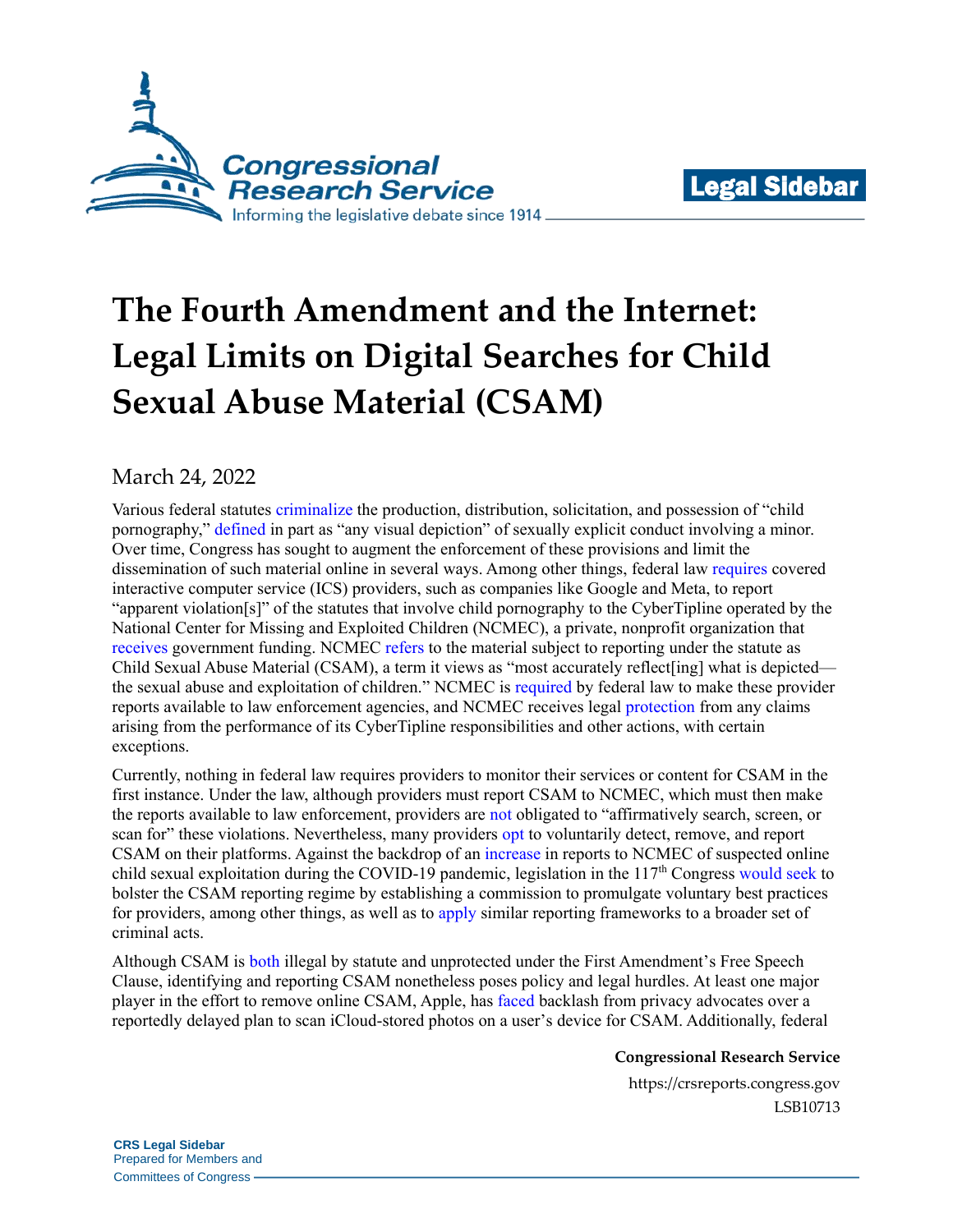courts are still grappling with the scope of important constitutional limits to the existing reporting regime. For instance, in a recent decision creating a circuit split, the Ninth Circuit [held](https://scholar.google.com/scholar_case?case=11340345949845130743&q=13+F.4th+961&hl=en&as_sdt=20006) that law enforcement violated the [Fourth Amendment](https://constitution.congress.gov/constitution/amendment-4/) to the U.S. Constitution, which protects against "unreasonable [government] searches and seizures," by viewing email attachments containing apparent CSAM flagged by Google and reported through NCMEC without a warrant. This Sidebar provides an overview of the Fourth Amendment's application to the existing CSAM reporting regime, including points of divergence in recent federal caselaw that could impact congressional efforts to further encourage private ICS providers to search for and report CSAM or other evidence of criminality.

#### **Overview of Fourth Amendment State Action and Private Search Doctrines**

The Fourth Amendment prohibits "unreasonable searches and seizures," which ordinarily [means](https://scholar.google.com/scholar_case?case=9210492700696416594&q=389+US+347&hl=en&as_sdt=20006#p357) that law enforcement must obtain a judicially authorized warrant based on probable cause before conducting a search for evidence of criminal wrongdoing. In the absence of a warrant, the government typically must show that an exception to the warrant requirement, such as [exigent circumstances,](https://www.supremecourt.gov/opinions/17pdf/16-402_h315.pdf#page=25) justified the search. The Supreme Court has interpreted the Fourth Amendment to require the exclusion from trial of evidence obtained in unreasonable searches unless an exception applies, generally preventing the government from using that evidence to prove that the defendant committed a crime.

As with other constitutional guarantees, the Fourth Amendment constrains [only](https://scholar.google.com/scholar_case?case=16573686290496533405&q=466+U.S.+109&hl=en&as_sdt=20006#p113) *governmental* action, meaning that it typically does not apply to a search, however unreasonable, that a private individual or entity voluntarily carries out. Under the state action doctrine, however, the Fourth Amendment [does](https://scholar.google.com/scholar_case?case=6102826977251195448&q=489+U.S.+602&hl=en&as_sdt=20006#p614) apply to private action "if the private party acted as an instrument or agent of the Government." Whether a private individual should be [deemed](https://scholar.google.com/scholar_case?case=6102826977251195448&q=489+U.S.+602&hl=en&as_sdt=20006#p614) such an instrument or agent for purposes of the Fourth Amendment "necessarily turns on the degree of the Government's participation in the private party's activities" in light of all the circumstances of the particular case. Where the government has directed a private party to conduct a search—for [example,](https://tile.loc.gov/storage-services/service/ll/usrep/usrep569/usrep569141/usrep569141.pdf#page=19) a police officer using a nurse to draw blood from a suspected drunk driver—the search likely involves state action.

A private search could also involve state action even in the absence of an express government mandate. In *Skinner v. Railway Labor Executives' Association*, the Supreme Court [held](https://scholar.google.com/scholar_case?case=6102826977251195448&q=489+U.S.+602&hl=en&as_sdt=20006#p615) that private railroads conducted searches subject to the Fourth Amendment when they tested employees for drug and alcohol use in light of federal regulations that authorized the tests. Although the regulations at issue did not mandate that the railroads order the challenged tests, [they](https://scholar.google.com/scholar_case?case=6102826977251195448&q=489+U.S.+602&hl=en&as_sdt=20006#p615) expressed a "strong preference for testing" and "removed all barriers" to doing so. Specifically, according to the Court, the regulations did this by authorizing and encouraging railroads to order the tests following certain procedures, preempting state law or private agreements on the subject, providing that railroads could not contract away the testing authority, entitling the regulating agency to receive certain testing results, and subjecting employees who refused the testing to certain employment consequences. In [light](https://scholar.google.com/scholar_case?case=6102826977251195448&q=489+U.S.+602&hl=en&as_sdt=20006#p615) of these "clear" signs of government "encouragement, endorsement, and participation," the Court concluded that the testing was not "primarily the result of private initiative" and thus was "suffic[ient] to implicate the Fourth Amendment."

Beyond the state action doctrine, a corollary concept sometimes [referred](https://scholar.google.com/scholar_case?case=16573686290496533405&q=466+U.S.+109&hl=en&as_sdt=20006#p130) to as the private search doctrine reflects that a private search without state action ordinarily will not implicate the protections of the Fourth Amendment even if the results of the search are thereafter transmitted to the government. Should government officials, such as law enforcement officers, subsequently conduct a search of the transmitted materials [that](https://scholar.google.com/scholar_case?case=16573686290496533405&q=466+U.S.+109&hl=en&as_sdt=20006#p115) "exceed[s] the scope of the private search," however, that secondary search may trigger the Fourth Amendment. Whether a government actor's follow-on search exceeds the scope of a private search hinges on the degree to [which](https://scholar.google.com/scholar_case?case=16573686290496533405&q=466+U.S.+109&hl=en&as_sdt=20006#p117) an individual's reasonable expectation of privacy has been frustrated. In *Walter v. United States*, the Court determined that FBI agents [exceeded](https://scholar.google.com/scholar_case?case=1362312177001635968&q=447+U.S.+649&hl=en&as_sdt=20006#p659) the scope of a private search of packages that revealed film boxes with pictures and descriptions on the outside suggesting they were obscene. On the basis of the pictures and descriptions, the private party that [discovered](https://scholar.google.com/scholar_case?case=1362312177001635968&q=447+U.S.+649&hl=en&as_sdt=20006#p652) the film boxes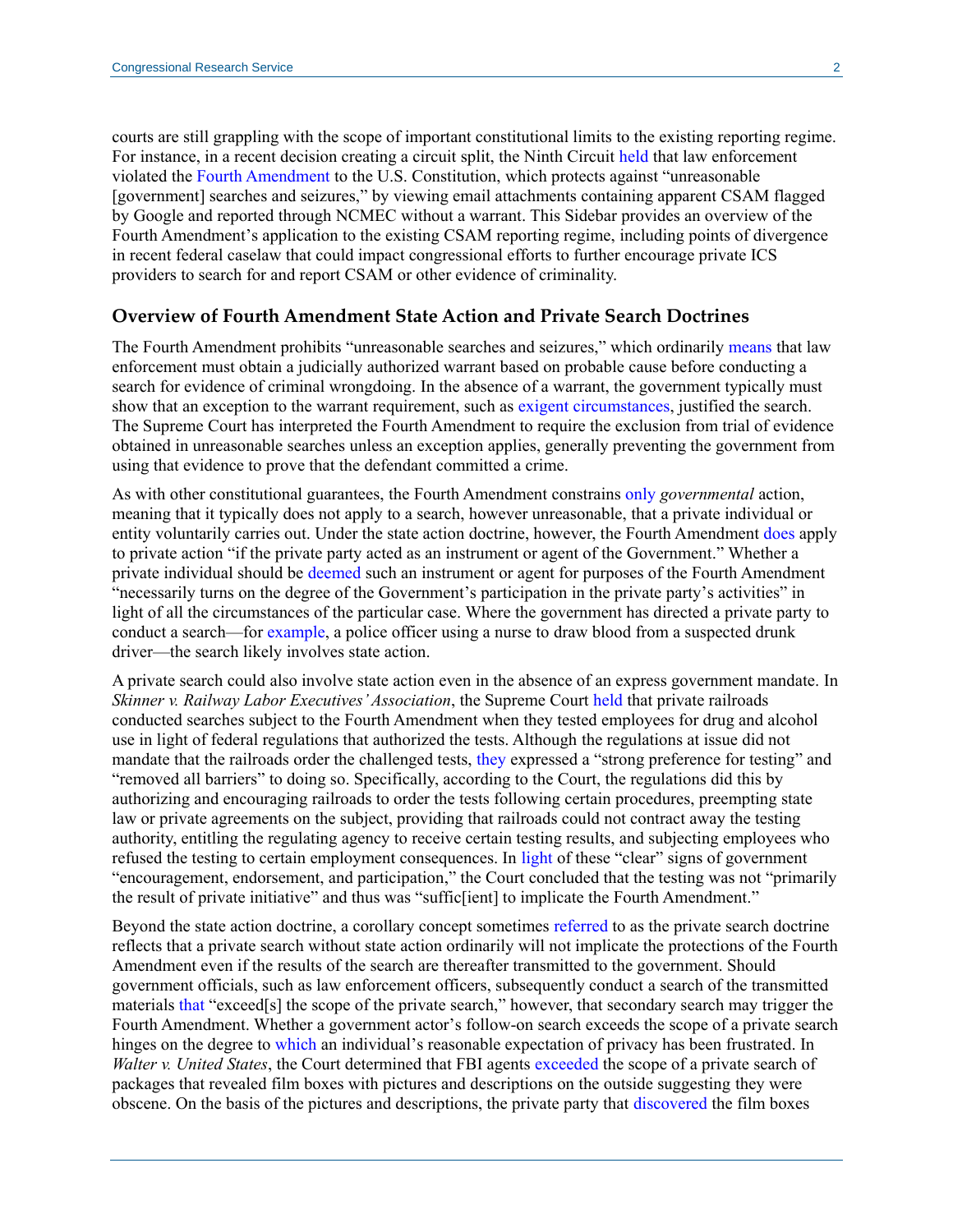contacted the FBI, which took and viewed the films to confirm they were obscene in violation of federal law. Although the Supreme Court did not settle on a single rationale, a majority of the Justices [agreed](https://scholar.google.com/scholar_case?case=1362312177001635968&q=447+U.S.+649&hl=en&as_sdt=20006#p659) that the FBI conducted an unlawful Fourth Amendment search. According to at least four Justices, the FBI exceeded the scope of the private search by opening the boxes and viewing the films, because [although](https://scholar.google.com/scholar_case?case=1362312177001635968&q=447+U.S.+649&hl=en&as_sdt=20006#p659) the private search may have frustrated the defendants' expectation of privacy in the contents of the *packages* in part, there remained an "unfrustrated portion of that expectation" of privacy as to the content of the *films*.

By contrast, in the later case *United States v. Jacobsen*, the Court held that DEA agents did [not](https://scholar.google.com/scholar_case?case=16573686290496533405&q=466+U.S.+109&hl=en&as_sdt=20006#p123) exceed the scope of a package search conducted by a private mail carrier, which revealed a suspicious white powder, by reopening the package, removing the powder, and conducting a field test identifying the powder as cocaine. In the Court's [view,](https://scholar.google.com/scholar_case?case=16573686290496533405&q=466+U.S.+109&hl=en&as_sdt=20006#p119) the DEA agent's re-removal of the powder from its package "hardly infringed respondents' privacy," as the private employees had already examined the package's contents of their own accord before contacting law enforcement. As to the field test, the Court indicated that the test did [not](https://scholar.google.com/scholar_case?case=16573686290496533405&q=466+U.S.+109&hl=en&as_sdt=20006#p123) compromise any "legitimate privacy interest" in the powder because it could only reveal whether the substance was cocaine—contraband that no one had a right to privately possess—and "no other arguably 'private' fact."

#### **Status of ICS Providers and NCMEC Under Existing Law**

[Several](https://scholar.google.com/scholar_case?case=16134683006980709179&q=982+F.3d+412&hl=en&as_sdt=20006#p426) federal [courts](https://scholar.google.com/scholar_case?case=9833637484307428476&q=4+F.4th+551&hl=en&as_sdt=20006#p562) of appeals have determined that ICS providers, despite their statutory obligation to report apparent violations of federal CSAM statutes to NCMEC (and ultimately law enforcement), are not considered government actors subject to the Fourth Amendment when they voluntarily undertake to search for such material on their platforms. For example, in *United States v. Stevenson*, the Eighth Circuit [addressed](https://scholar.google.com/scholar_case?case=18149418970787064900&q=727+F.3d+826&hl=en&as_sdt=20006#p828) AOL's practice of automatically scanning files on its network for CSAM. The defendant [argued](https://scholar.google.com/scholar_case?case=18149418970787064900&q=727+F.3d+826&hl=en&as_sdt=20006#p829) that AOL acted as a government agent when it scanned his email, because federal law required the company to report any violations it detected and immunized AOL for performing that duty. The Eighth Circuit disagreed, [distinguishing](https://scholar.google.com/scholar_case?case=18149418970787064900&q=727+F.3d+826&hl=en&as_sdt=20006#p830) the CSAM-specific obligations from the more comprehensive provisions in *Skinner* that preempted other laws and agreements and prescribed consequences for failure to submit to the favored private action[. According to](https://scholar.google.com/scholar_case?case=18149418970787064900&q=727+F.3d+826&hl=en&as_sdt=20006#p830) the appellate court, the statutory requirement to report CSAM, "standing alone, does not transform an Internet service provider into a government agent whenever it chooses to scan files sent on its network for [CSAM]."

In contrast, in an opinion authored by then-Judge Neil Gorsuch, the Tenth Circuit [held](https://scholar.google.com/scholar_case?case=11370535787143803280&q=831+F.3d+1292&hl=en&as_sdt=20006#p1295) in *United States v. Ackerman* that NCMEC itself *is* a government entity or agent in this context. [Looking](https://scholar.google.com/scholar_case?case=11370535787143803280&q=831+F.3d+1292&hl=en&as_sdt=20006#p1302) to the "comprehensive" statutory scheme governing NCMEC, the court recognized that Congress required NCMEC to report CSAM "at the government's expense and backed by threat of sanction" and with "special dispensation, too, to NCMEC to possess and review contraband knowingly and intentionally." In [short,](https://scholar.google.com/scholar_case?case=11370535787143803280&q=831+F.3d+1292&hl=en&as_sdt=20006#p1302) the court held that "Congress funded [NCMEC], required [providers] to cooperate with it, allowed it to review [the defendant's] email by excepting it from various federal criminal laws, and statutorily mandated or authorized every bit of its challenged conduct" in opening email attachments forwarded from AOL and alerting law enforcement. Although the court ultimately [declined](https://scholar.google.com/scholar_case?case=15547708151587148156&q=united+states+v.+ackerman&hl=en&as_sdt=20006&as_ylo=2015&as_yhi=2022) to exclude the evidence at issue in *Ackerman* from the defendant's trial based on an exception to the exclusionary rule, *Ackerman*  suggests that NCMEC could be considered a state actor in facilitating the identification and reporting of CSAM.

#### **Circuit Split Regarding Scope of Private Search for CSAM**

With respect to the scope of private ICS provider searches for CSAM, and the question of whether NCMEC or law enforcement review of forwarded material exceeds that scope, recent appellate decisions have created a circuit split based on differing views of the technological mechanism providers use to screen for illicit material. Many providers rely on what is [known](https://scholar.google.com/scholar_case?case=16134683006980709179&q=982+F.3d+412&hl=en&as_sdt=20006#p418) as "hash-value" matching to identify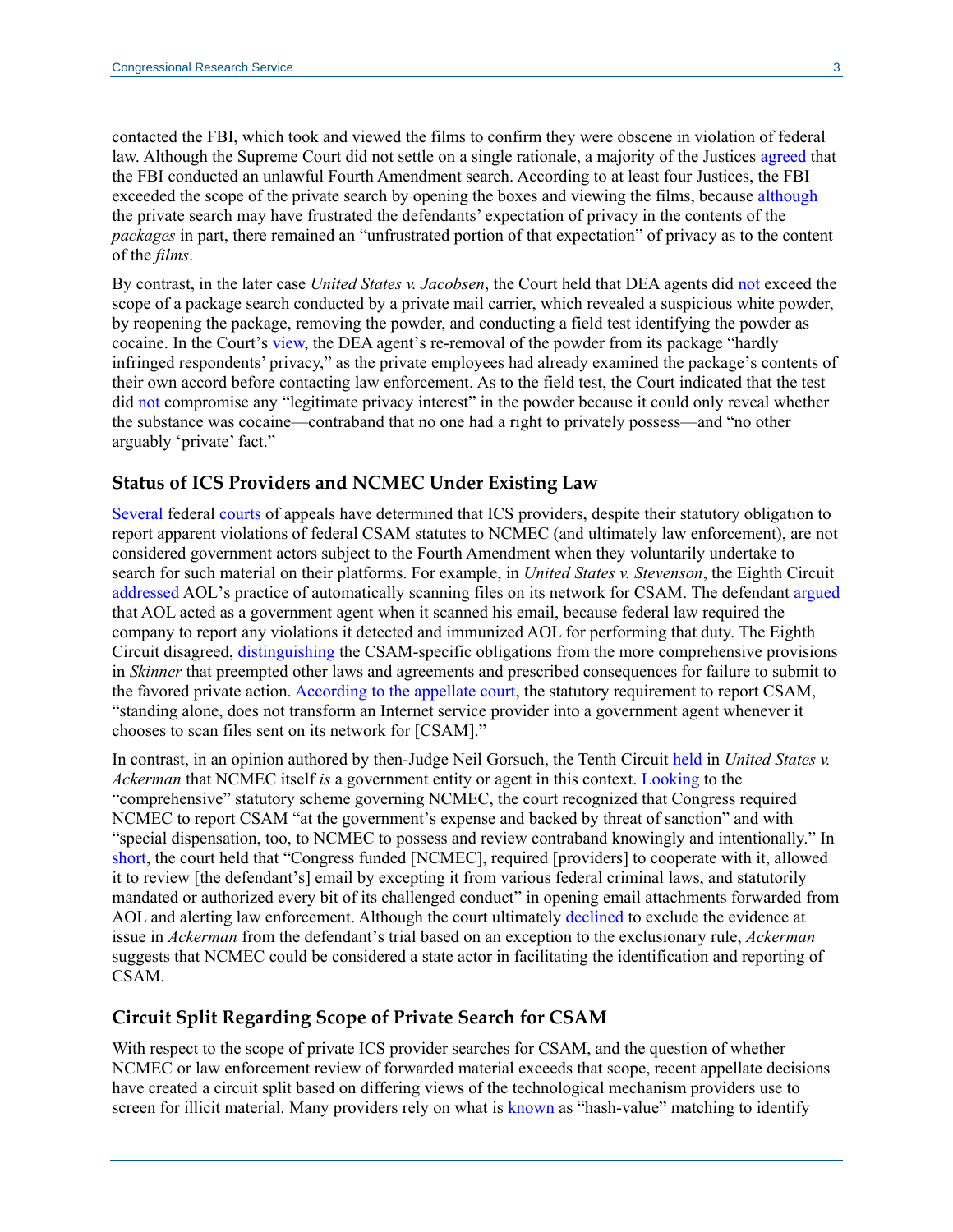CSAM on their platforms. Essentially, the process [involves](https://scholar.google.com/scholar_case?case=16134683006980709179&q=982+F.3d+412&hl=en&as_sdt=20006#p416) assigning known CSAM a unique identifier, the hash value, so that files shared on a provider's platform can be efficiently and automatically screened against that universe for matches. In other words, a provider might use hash values to identify files that match the unique identifier of known CSAM automatically, suggesting with a high degree of accuracy that the files are themselves CSAM without a person having to inspect each individual file on a provider's platform visually. In recent cases, the Fifth, Sixth, Eighth, and Ninth Circuits have all addressed the practice of hash-value matching in similar contexts: where a provider identifies CSAM through the automated hash-value matching process, reports the offending files, and law enforcement ultimately opens and views the files that the provider flagged based on the matching hash values. The [Fifth,](https://scholar.google.com/scholar_case?case=10785959132623429774&q=900+F.3d+636&hl=en&as_sdt=20006#p640) [Sixth,](https://scholar.google.com/scholar_case?case=16134683006980709179&q=982+F.3d+412&hl=en&as_sdt=20006#p430) and [Eighth](https://scholar.google.com/scholar_case?case=5997941847681231461&q=966+F.3d+731&hl=en&as_sdt=20006#p737) Circuits held that in this situation, so long as only matching files are subsequently inspected by law enforcement, the follow-on government search does not exceed the scope of the provider's hashvalue search, even though the nature of that underlying process does not involve visual inspection by provider employees of the files that are reported. These courts relied on the high [degree](https://scholar.google.com/scholar_case?case=10785959132623429774&q=900+F.3d+636&hl=en&as_sdt=20006#p639) of [reliability](https://scholar.google.com/scholar_case?case=16134683006980709179&q=982+F.3d+412&hl=en&as_sdt=20006#p430) of the process, [analogies](https://scholar.google.com/scholar_case?case=10785959132623429774&q=900+F.3d+636&hl=en&as_sdt=20006#p639) between the relevant search and the search and testing of the white powder in *Jacobsen*, and the [fact](https://scholar.google.com/scholar_case?case=16134683006980709179&q=982+F.3d+412&hl=en&as_sdt=20006#p431) that the nature of hash-value matching means that a person at some point viewed files identical to the flagged ones and identified them as CSAM.

In a 2021 opinion, *United States v. Wilson*, the Ninth Circuit split from the other circuits and [held](https://scholar.google.com/scholar_case?case=11340345949845130743&q=13+F.4th+961&hl=en&as_sdt=20006#p971) that law enforcement review of email attachments tagged by Google as CSAM through hash-value matching "exceed[ed] the limits of the private search exception as delineated in *Walter* and *Jacobsen* and their progeny." In the Ninth Circuit's [view,](https://scholar.google.com/scholar_case?case=11340345949845130743&q=13+F.4th+961&hl=en&as_sdt=20006#p973) a "large gap" existed between the information revealed by Google's process and by a law enforcement officer's subsequent visual inspection of the flagged email attachments, such that *Walter* "offer[ed] a much more apt comparison" than the search in *Jacobsen*. According to the [court,](https://scholar.google.com/scholar_case?case=11340345949845130743&q=13+F.4th+961&hl=en&as_sdt=20006#p973) as in *Walter*, viewing the email attachments "substantively expanded the information available to law enforcement far beyond what the label" from Google's matching process "alone conveyed, and was used to provide probable cause to search further and to prosecute." The court also [emphasized](https://scholar.google.com/scholar_case?case=11340345949845130743&q=13+F.4th+961&hl=en&as_sdt=20006#p974) that no one at Google had actually viewed the email attachments at issue but had only at some point viewed images that were then matched with the images in the attachments. The court expressly [rejected](https://scholar.google.com/scholar_case?case=11340345949845130743&q=13+F.4th+961&hl=en&as_sdt=20006#p978) the conclusions reached by the Fifth and Sixth Circuits described above.

#### **Considerations for Congress**

The Supreme Court has not addressed whether, in the context of CSAM reporting, (1) NCMEC is a government entity or agent, (2) ICS providers are private actors in light of statutory reporting requirements, or (3) law enforcement examination of a hash-value-matched file exceeds the scope of an initial search using that process. Based on appellate caselaw to date, it appears that the Fourth Amendment permits voluntary ICS provider searches for CSAM without a warrant but may not authorize NCMEC to exceed the scope of those searches absent judicial process or a recognized exception to the Fourth Amendment warrant requirement. (In this respect, it is always possible that particular searches could be permissible even assuming NCMEC or another entity is acting as a government agent and intrudes on a user's reasonable expectation of privacy without a warrant based on probable cause—for instance, if [exigent circumstances](https://www.supremecourt.gov/opinions/17pdf/16-402_h315.pdf#page=25) exist.)

As the  $117<sup>th</sup>$  Congress considers whether changes to the existing CSAM reporting regime should be made, it may wish to consider the extent to which additional statutory inducement for ICS providers to undertake CSAM searches could implicate the state action doctrine. Even in the absence of an express mandate to search, incentives or requisite procedures for CSAM searches [might](https://scholar.google.com/scholar_case?case=6102826977251195448&q=489+U.S.+602&hl=en&as_sdt=20006#p615) be viewed by a court as additional government "encouragement, endorsement, and participation" in ICS provider screening for CSAM under *Skinner*. Beyond the question of whether and when an entity is considered an agent of the government for Fourth Amendment purposes, courts' treatment of hash-value searching could also have implications for ICS providers' ability to stem the flow of CSAM voluntarily and for any contemplated